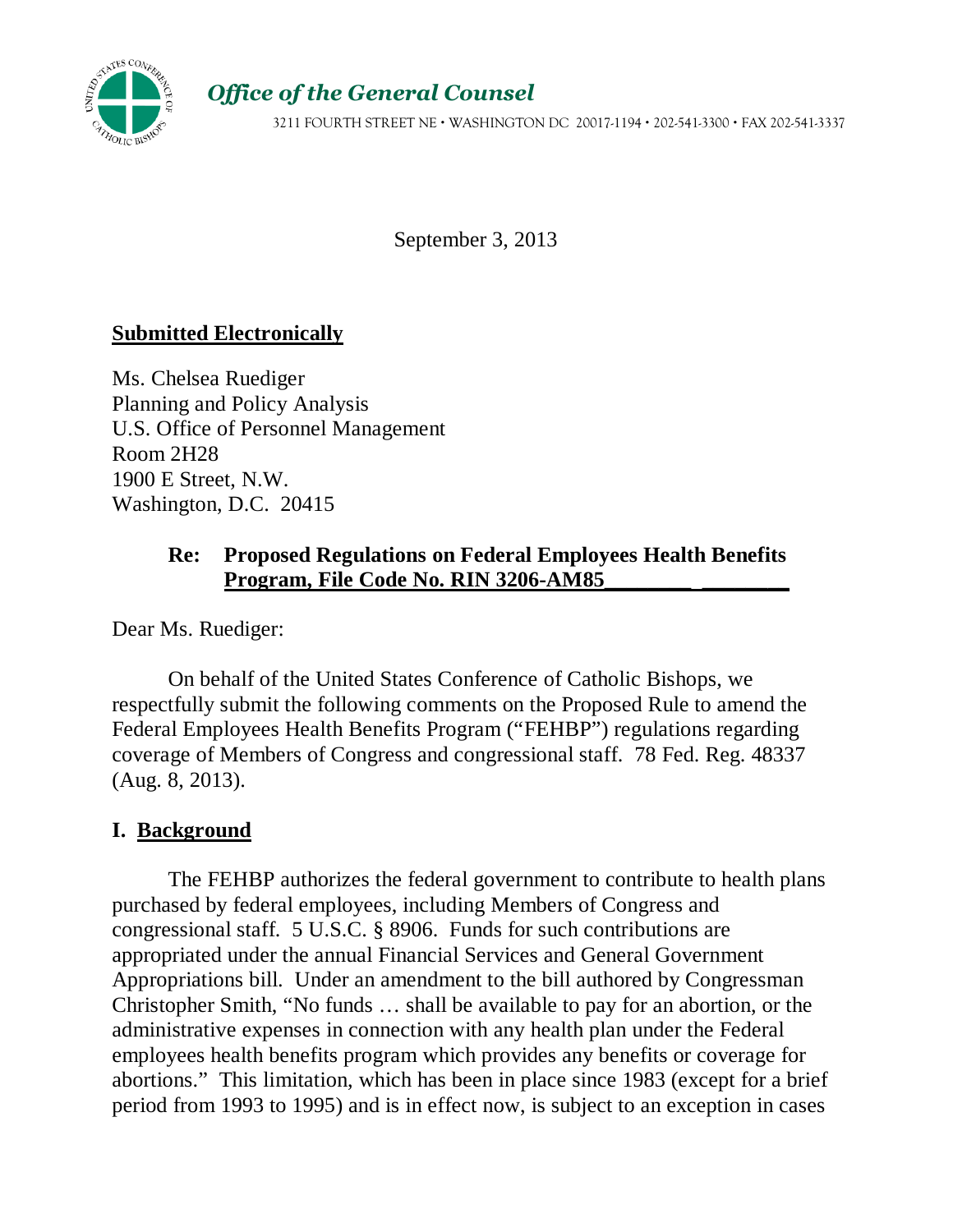of rape or incest, or where the mother's life is endangered. As a result, for many years *no* health plan offered to federal employees has been permitted to cover abortions except under these very limited circumstances.

In the past, federal employees have chosen a health plan from a menu of plans offered by insurers with which OPM has contracted for that purpose. That has now changed as a consequence of the Patient Protection and Affordable Care Act ("ACA"). Section 1312(d)(3)(D) of ACA provides that "Notwithstanding any other provision of law … the *only* health plans that the Federal Government may make available to Members of Congress and congressional staff … shall be health plans that are … created under this Act … or … offered through an Exchange established under this Act…." [Emphasis added.]

A number of questions have arisen about the relationship between Section 1312(d)(3)(D) and the existing FEHBP program. One question that has generated considerable publicity is whether the federal government has the statutory authority to *contribute* to the purchase of exchange-participating health plans by Members of Congress and congressional staff. There is understandable concern that the loss of the federal government's contribution would create a serious financial hardship for these stakeholders and affect Congress's ability to retain valued employees.

The Administration has taken the position that the federal government can and will contribute to plans purchased on the exchange by Members of Congress and congressional staff, to the same extent as for other federal employees. The Proposed Rule so provides. The Rule, however, says nothing about the Smith amendment*.* An accompanying Q&A released by OPM says that "individuals who enroll in Exchange plans will be subject to the same rules established *for others on the Exchange*" (emphasis added), without mention of any limitation with respect to abortion coverage. OPM, "Health Insurance Coverage: Members of Congress and Congressional Staff," p. 3. News reports raise additional questions whether the Administration intends to comply with the Smith amendment in its implementation of the Proposed Rule. $<sup>1</sup>$ </sup>

-

<sup>&</sup>lt;sup>1</sup> E.g., Ricardo Alonso-Zaldivar, "Abortion Coverage for Congress Under Health Law? (Aug. 16, 2013) ("An attempt to fix a problem with the national health care law has created a situation in which members of Congress and their staffers could gain access to abortion coverage"), http://host.madison.com/news/abortion-coverage-forcongress-under-health-law/article\_6852d208-8540-56d4-b7b9-0cb5b02e581e.html.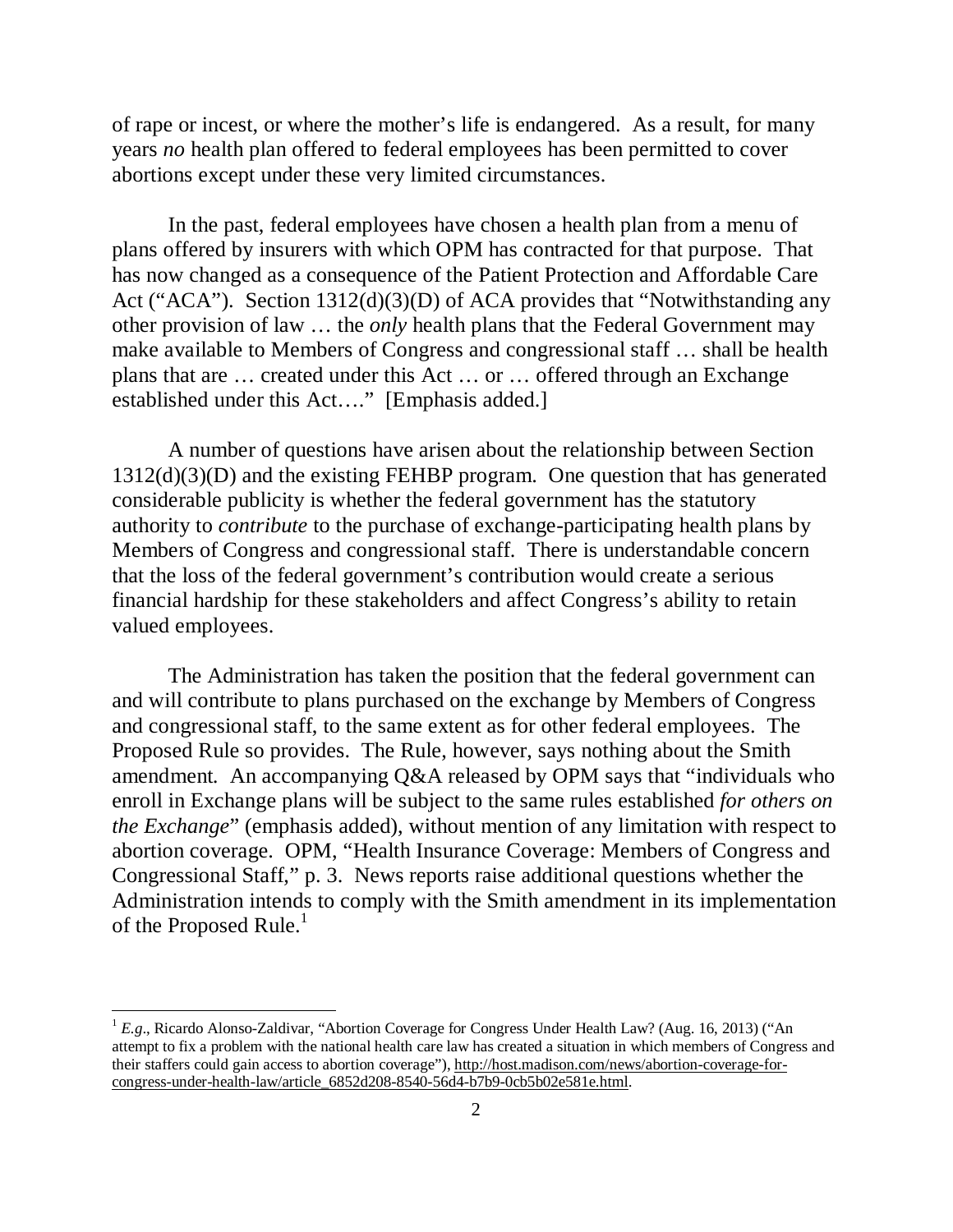#### **II. Analysis**

<u>.</u>

The FEHBP is the only statutory authority that exists for the federal government's contribution to health plans purchased by federal employees, and it is the only statutory authority that OPM asserts for the contribution to health plans purchased by Members of Congress and congressional staff. 78 Fed. Reg. at 48339 (proposing revisions to 5 C.F.R. § 890.501, captioned "Government contributions," and citing relevant statutory provisions governing the FEHBP); 78 Fed. Reg. at 48338 (preamble) (stating that the Proposed Rule has "no impact on the availability to Members of Congress and Congressional Staff Members of the contribution established in 5 U.S.C. 8906"). The Q&A likewise notes that government contributions for plans purchased on the exchange by Members of Congress and congressional staff will be subject to FEHBP contribution rules, which would not be the case if the FEHBP statute did not apply.

The Smith amendment is explicit: "No funds" appropriated in the Financial Services and General Government Appropriations bill "shall be available to pay for an abortion, or the administrative expenses in connection with *any* health plan under the Federal employees health benefits program which provides any benefits or coverage for abortion." [Emphasis added.] By its terms, the amendment is not limited to any particular category of plans, but applies to contributions to *any* plan, regardless of where it is offered or purchased. Thus, the fact that Members of Congress and congressional staff will now, pursuant to Section 1312(d)(3)(D) of ACA, select a plan from the exchange instead of from a menu of plans offered by insurers with which OPM has contracted, does not affect the continued applicability of the Smith amendment. ACA itself does not authorize any contribution of funds for health plans for federal employees. 2 Only the FEHBP does, and the subsidies authorized by the FEHBP statute are all appropriated through the Financial Services bill. Hence, the Smith amendment applies.

<sup>&</sup>lt;sup>2</sup> Section 1312(d)(3)(D) of ACA provides that the federal government may make only exchange-participating plans "available" to Members of Congress and congressional staff; it does not authorize *contributions* to such plans. Earlier iterations of Section 1312(d)(3)(D), and proposed post-ACA amendments to Section 1321(d)(3)(D), would have authorized *contributions*, but none of these provisions was enacted into law. *See* Robert E. Moffit, Edmund F. Haislmaier, & Joseph A. Morris, *Congress in the Obamacare Trap: No Easy Escape* (Aug. 2, 2013) (recounting the legislative history of Section 1312(d)(3)(D)), http://www.heritage.org/research/reports/2013/08/congress-in-theobamacare-trap-no-easy-escape.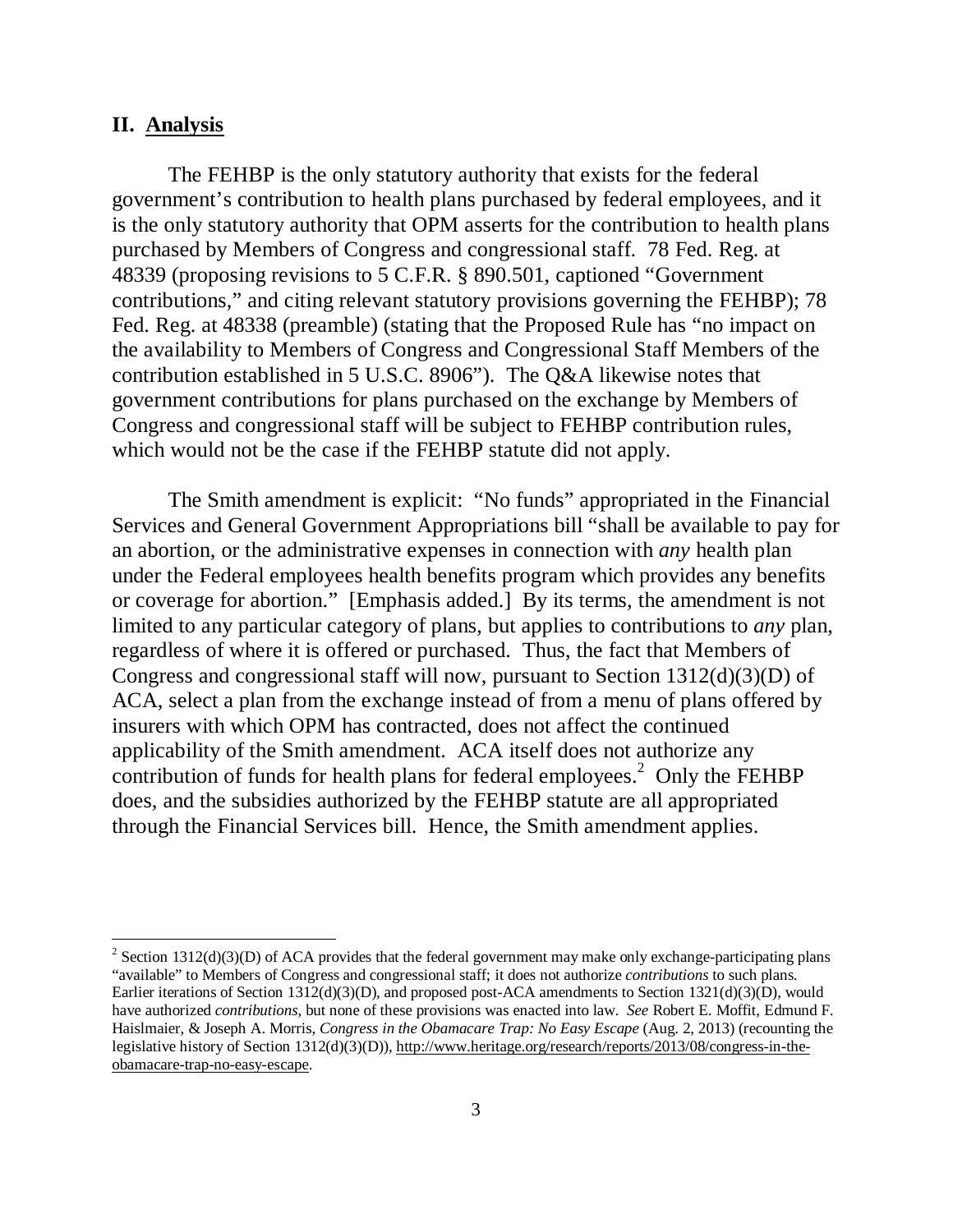Finally, even if a plausible argument could be made that ACA (a) independently authorizes contributions to health plans purchased by the federal government, and (b) trumps the limitations set out in the Smith amendment – an argument that is flawed on both counts – contributions by the federal government to health plans that cover elective abortions would run afoul of the Administration's own assurances, both before and after ACA's enactment, that ACA would not be construed to authorize such contributions. The President has repeatedly assured Congress and the American people that current restrictions on abortion funding would not be reversed, or weakened in their application, by ACA. Such assurances played a major role in securing final passage of the bill, $3$  and were formalized in an Executive Order issued by the President. *See* Executive Order 13535, "Ensuring Enforcement and Implementation of Abortion Restrictions in the Patient Protection and Affordable Care Act," 75 Fed. Reg. 15599 (Mar. 24, 2010).<sup>4</sup>

The Administration cannot have it both ways. If Congress has authorized federal contributions to exchange-participating health plans purchased by Members of Congress and congressional staff, as the Administration maintains – that is, if the provisions of the FEHBP statute pertaining to federal contributions apply to them, as the Proposed Rule insists – then the corresponding limitations set forth in the Smith amendment apply to those plans, just as they do to any other plan purchased by any other federal employee.<sup>5</sup>

<u>.</u>

<sup>&</sup>lt;sup>3</sup> Just a few months before passage of the final bill, President Obama said, "I laid out a very simple principle, which is this is a health care bill, not an abortion bill. And we're not looking to change what is the principle that has been in place for a very long time, which is federal dollars are not used to subsidize abortions." Jake Tapper, *et al*., "Obama: 'This is a Health Care Bill, Not an Abortion Bill'" (Nov. 9, 2009), http://abcnews.go.com/Politics/abcnews-exclusive-obama-jobs-health-care-ft/story?id=9033559.

<sup>&</sup>lt;sup>4</sup> As we have explained at length in other contexts, E.O. 13535 appears to be ineffective in adding any valid legal restrictions on abortion funding that do not already exist in ACA itself. *See* USCCB Office of General Counsel, "Legal Analysis of the Provisions of the Patient Protection and Affordable Care Act and Corresponding Executive Order Regarding Abortion Funding and Conscience Protection" (Mar. 25, 2010),

http://www.usccb.org/about/general-counsel/upload/Healthcare-EO-Memo.pdf. Nonetheless, the point remains that E.O. 13535 represents one of many instances of the Administration's providing public assurance that ACA would not compromise existing restrictions on federal funding of abortion.

<sup>&</sup>lt;sup>5</sup> Some argue that, by virtue of Section  $1312(d)(3)(D)$ , the federal government has no statutory authority to make contributions to plans purchased by Members of Congress and congressional staff. *See* Moffit *et al*., *Congress in the Obamacare Trap: No Easy Escape*. We take no position on that legal issue. Our point is only that if the federal government has the authority to make such contributions, as it claims it does, that is only by virtue of the FEHBP statute. Therefore, the Smith amendment necessarily applies to those contributions.